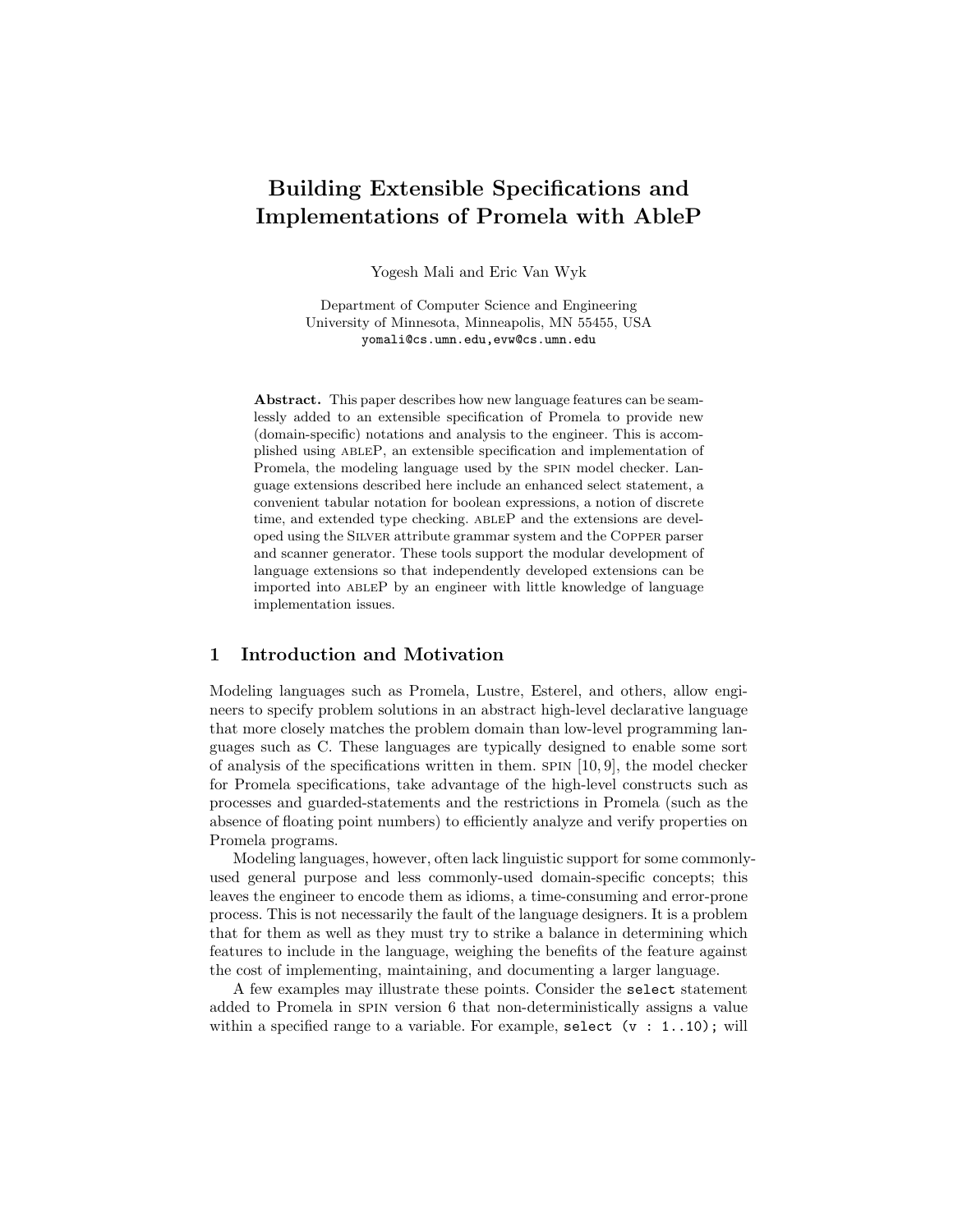assign a value between 1 and 10 to variable v. In previous versions of Promela engineers had to "code this up" using an idiom of several (non-guarded) assignments as options in an if block. Presumably the perceived need of this features outweighed the costs of adding it to the language. This feature, and the new for loop are added in the Promela parser and expanded into the idioms engineers have typically used previously to express them as Promela do loops.

As an domain-specific example, consider the discrete-time features in DT-Spin [1, (Chapter 4)]. A new timer datatype and operations on values of this type are provided. These features can be implemented as simple C pre-processor macros, a very lightweight approach to language extension. Another approach modifies the spin source code to provide a more efficient implementation of an underlying clock-tick operation, a rather heavyweight solution. Domain-specific extensions like this are often very useful, but to a smaller group of users than may justify their direct inclusion in the language.

A third example is the type analysis provided by ETCH  $[3, 4]$ . This tool provides a constraint based type inference system to detect type errors in Promela specifications that have not always been detected by spin. Finding such errors statically saves engineers time. This tool implements its own scanner and parser for Promela (using SableCC [7]) to build an abstract specification on which type checking is performed. Developing a new scanner and parser for Promela is a non-trivial task that detracts from the developers main aim of type checking.

This paper describes a middle-weight solution to these language evolution and extensions problems. ABLEP is an extensible language framework that lies between the lightweight solution of simple macros and the heavyweight solutions of modifying the spin code base or building an entirely separate system for parsing and analysing Promela specifications. ableP allows new language features to be specified in a highly modular manner so that engineers can easily select the language extensions that they desire for a particular problem and seamlessly import them into ableP. These features may be new language constructs that add new syntax to the host language Promela. They may also be new semantic analysis of these new constructs or new semantic analysis to the constructs in Promela. For frameworks such as ableP to be useful to a wide audience we believe that new features, packaged as language extensions, must be easily imported by an engineer or programmer without requiring significant knowledge of language design and implementation techniques. Thus while extension developers need this sort of knowledge, extension users need not; they simply direct the framework to import the desired set of extensions. This is not unlike importing libraries in a traditional programming language. In such a framework the engineer can import a set of extensions to create a customized language, and its supporting analysis and translation tools, that address the specific programming or modeling task at hand.

Section 2 describes several language extensions in ableP and show how an engineer uses ableP and imports extensions into it. These extensions include aspects of those described above as well an extension that provides a tabular representation for complex boolean expressions. The implementation of extensions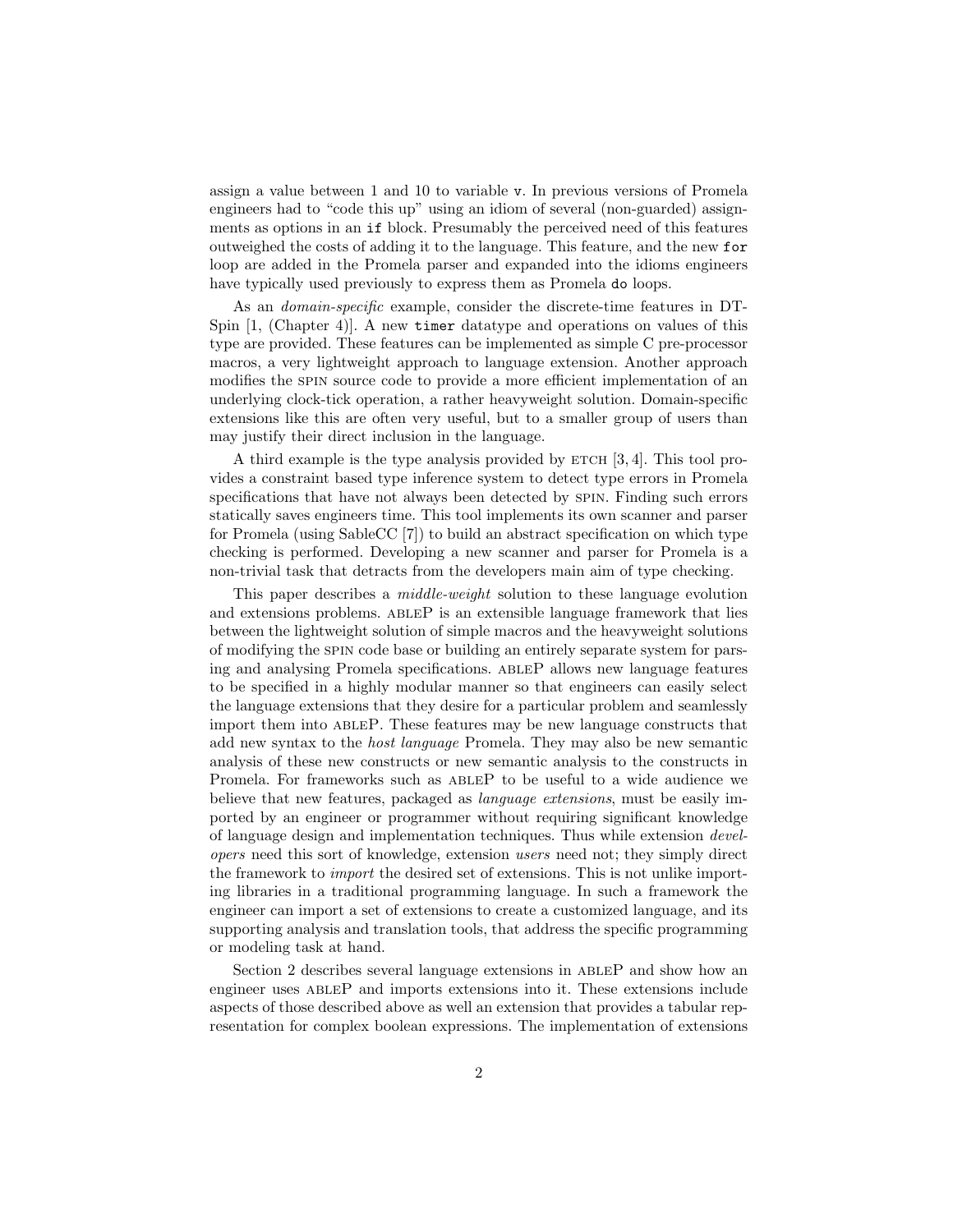is discussed in Section 3; here we show how ableP and these modular extensions are implemented using the SILVER attribute grammar system [14] and the COPPER parser and context-aware scanner generator [16]. It also describes how these tools support the seamless and automatic composition of extensions designed by independent parties. Section 3.3 describes how these tools handle some challenging aspects of the Promela language including inlining and embedded C code. Section 4 describes related work and section 5 discussion of future work on ABLEP and concludes.

## 2 Use of ableP and its language extensions

In Section 2.1 below we describe some sample language extensions to Promela and how they are used in the ABLEP extensible language framework in which Promela plays the role as the host language. In Section 2.2 we show how an engineer can import a chosen set of extensions into ableP and generate a processor for the custom language with the features that suit his or her specific needs.

## 2.1 Using an ableP extended language framework

In this section we describe a set of ableP extensions that add an enhanced select statement, tabular boolean expressions, type-checking analysis in the spirit of ETCH, and features for discrete time based on DTSPIN. A model that uses these features is shown in Fig. 1. This extended language model is based on a sample altitude switch for an aircraft [8] that computes an altitude status value of Unknown, Above, or Below from a simulated altitude reading, an indication of confidence in the altitude readings, an altitude threshold, and a hysteresis value.

An instantiation of ableP, the framework extended with a specific set of extensions, is used by the engineer to analyze a model and translate it down to its semantically equivalent model in pure Promela to be used by the spin model checker. Thus, ableP instantiations are essentially sophisticated pre-processors that go beyond the capabilities of simple macro pre-processors by performing syntactic and semantic analysis on the model to detect certain (domain-specific) errors and direct the translation down to pure Promela. ableP processors are generated by the Silver and Copper tools from the specifications of the host language and chosen extensions. These tools are Java-based and the generated instantiation is realized as a Java .jar file. In Section 2.2 we show how the engineer creates these, but here we assume that this has been done, resulting in a instantiation stored in ableJ.aviation.jar. The engineer need only provide the name of extended-language model to the processor, in this case AltSwitch.xpml, which checks for semantic errors and generates the translation down to pure Promela stored in a file with a .pml extension, here AltSwtich.pml. This can then be processed by spin as the engineer would normally.

The primary goal of the model in Fig. 1 is to compute a value for the altStatus variable and assign to it a value from the mtype values of Unknown,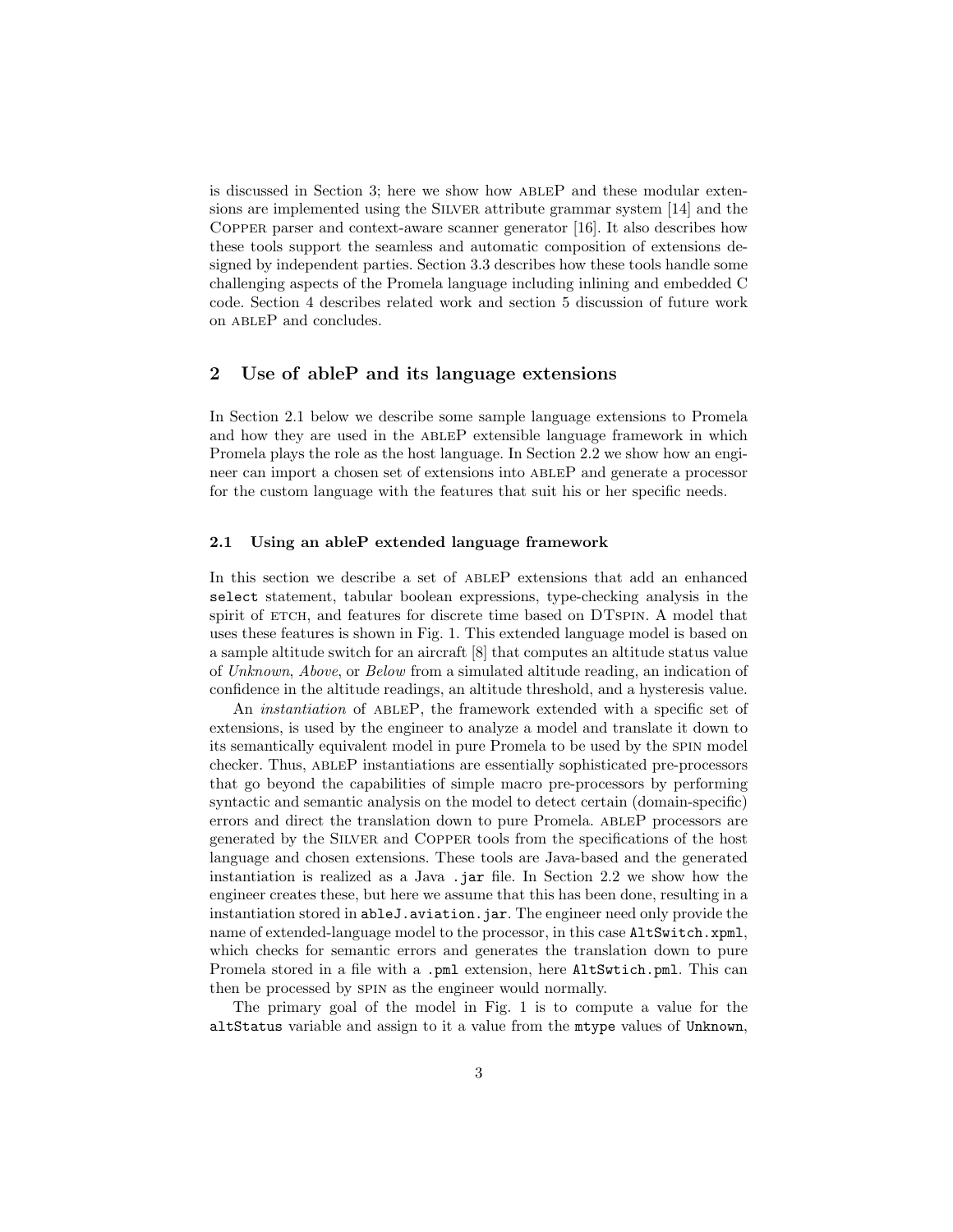```
mtype = {Unknown, Above, Below } ; /* altitude status values */
mtype = {High, Med, Low} ; /* quality of instrument readings */
chan startup = [0] of {int, int} ;
chan monitor = [0] of {mtype, mtype} ;
timer trouble_t, above_t ; /* expands to "int trouble_t = -1;" */
active proctype determineStatus ()
{
int altitude, threshold, hyst ;
mtype altQuality, altStatus = Unknown ;
startup ? threshold, hyst ; /* receive threshold and hysteresis values */
run monitorStatus ( ) ; /* start monitoring process */
check: /* select, non-deterministically, values for altitude and altQuality. */
 select (altitude: 1000 .. 10000 step 100) ;
 select (altQuality: High, Med, Low) ;
 if :: tbl altStatus == Unknown : T * /* Assign value to altStatus */<br>altQuality == High : T T
           altQuality == Highaltitude > threshold : T T
           altitude > threshold + hyst : * T
       lbt -> altStatus = Above ;
     :: tbl altQuality == High : T
           altitude > threshold : F
       lbt -> altStatus = Below ;
     :: else; altStatus = (altQuality == High -> Unknown : altStatus) ;
 fi ;
 if :: altStatus == Above -> goto above;
    :: altStatus == Below || altStatus == Unknown -> goto trouble;
 fi ;
above:
  delay(above_t,1); /* delay until next "tick" */
  goto check ;
trouble:
  monitor!altStatus,altitude ; \sqrt{*} send msg to monitor */trouble_t = 1; expire(trouble_t); /* what delay expands to */
  goto check ;
}
```
Fig. 1. The extended-Promela program AltSwitch.xpml processed by ableP.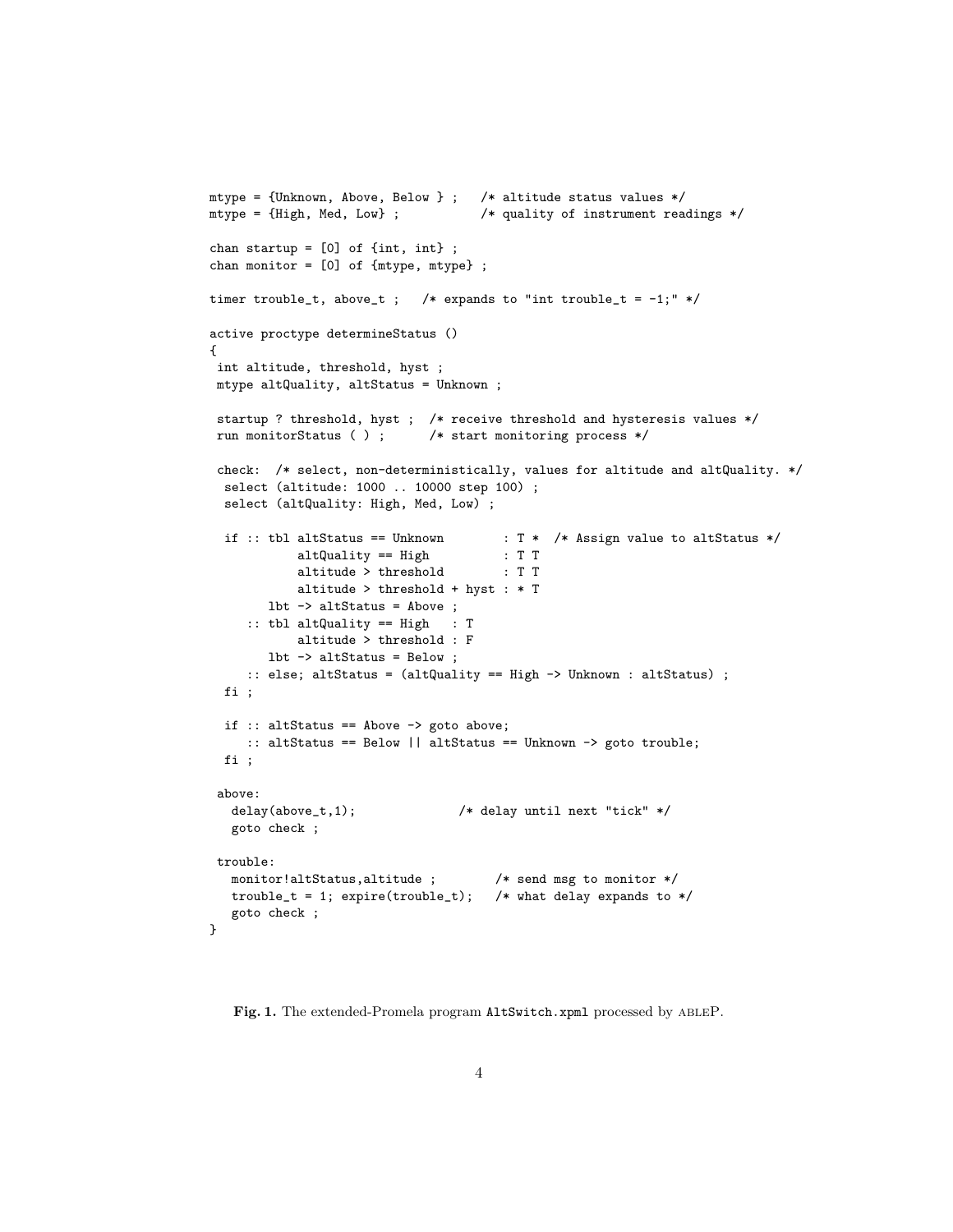Above, and Below specified on the first line. The quality of the instrument readings is represented by the second mtype declaration of the values High, Med, and Low. Next, a startup channel is declared and used to receive the integer threshold and hysteresis values. A monitor channel is declared; it is used to send the status and altitude values to a monitoring process monitorStatus (whose definition is not shown here). Skipping the declarations of variables of type timer, the determineStatus process declares its local variables altitude, threshold, hyst, altQuality (which takes values of High, Med, and Low), and altStatus (which takes values of Unknown, Above, and Below). The process determineStatus first receives values for the threshold and hysteresis variables and starts the monitorStatus process.

Enhanced select statements: The first use of a language extension follows the check label. This enhanced select statement is an extended version of the one introduced to Promela in spin version 6. Here we've added a step value of 100. This statement non-deterministically selects an altitude value in the range beginning at 1000, increasing by values of 100, and ending at 10000. The second example non-deterministically picks a value for altitude quality from one of the three valid mtype values of High, Med, or Low.

ableP supports language extensions that have the same look-and-feel as built-in constructs. Thus, their syntax should be feel natural and they should report error messages based on analysis of the extension, not on its translation to pure Promela. While at least the first extended-select could easily be specified as a CPP macro, as is commonly done in Promela models, we choose not to do this in order to support this semantic analysis. Consider changing the second expression Med in the second select statement to startup, which has type chan. The language extension will report the following error message:

## Error: select statement requires all possible choices to have the same type as variable assigned to, which is "mtype": line 17.

This ableP extension translates this select statement to a semantically equivalent construct in pure Promela; in this case that phrase is.

if ::altQuality=High; ::altQuality=Med; ::altQuality=Low; fi;

The first select statement can be translated to a do loop in which the variable altitude is initially set to the lower bound of 1000 and is incremented by the step value of 100 until the upper bound is reached or the loop nondeterministically exits, which is shown in Fig.  $2(a)$ . The extension, however, inspects the lower bound, upper bound, and step expressions. If they are all constants, then a (possibly large) non-deterministic if statement can be generated instead. Part of the translation that is generated for the first select statement is shown in Fig. 2(b). An advantage of this translation is that during interactive simulation with spin of the generate Promela model the user is asked to pick a transition that will select the desired value without having to step through the loop the appropriate number of times.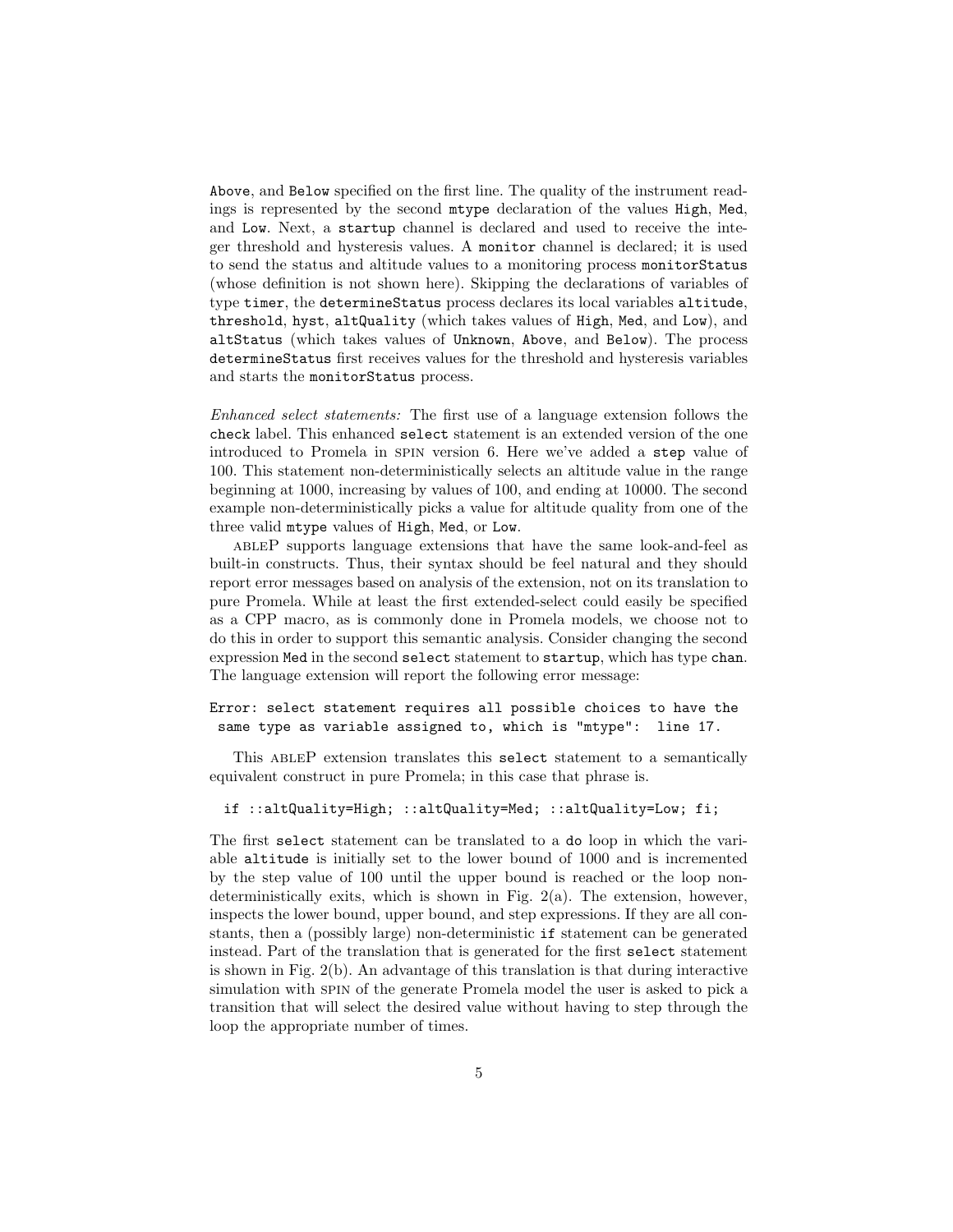```
altitude = 1000 ; | if :: altitude = 1000 ;
do :: goto l30 ; | :: altitude = 1100 ;
 \therefore (altitude < 10000) ; \qquad :: altitude = 1200 ;
   altitude = (altitude + 100); | :: altitude = 1300;
od ; where \qquad \qquad ... \qquad \qquadl30: skip ; | fi ;
      (a) (b)
```
Fig. 2. Two translations of select to pure Promela.

These extensions are straightforward and primarily introduced as an initial example. The first could be specified as a do-loop-generating CPP macro, but the second requires a bit more processing. We see how this is done in Section 3.

Boolean Table Expressions: After values for altitude and altQuality have been selected a guarded if statement assigns a value to altStatus. The guards on the first two options are boolean expressions represented in a tabular form. Due to the complexity of these conditions, the engineer may decide to use condition tables, such as those found in RSMLe. These are sometimes useful when reviewing the models with domain experts. These tables, indicated with keywords tbl and lbt, consist of rows with leading boolean expressions followed by a list of "truth values": T for true, F for false, and \* for "don't care". These specify the required truthfulness of the expression at the beginning of the row. All rows must have the same number of truth values. The value of a table is determined by taking the disjunction of the boolean value computed for each column. This column value is the conjunction of checking that each expression has the required truth value. For example, the first column in the table is true if all expression are true except for the last one, which can take any value. The first table is translated to the following pure Promela expression.

```
(((altStatus == Unknown) && ((altQuality == High) &&
 ((altitude > threshold) && true))) ||
(true && ((altQuality == High) &&
 ((altitude > threshold) && (altitude > (threshold + hyst))))))
```
Besides generating this translation, the extension also checks that each expression has an appropriate boolean type and that the rows have the same number of truth values, something not easily done on the generated expression. This extension is based on an extension that we originally developed for Lustre [8].

Extended Type Checking: Donaldson and Gray created a tool to perform extended type checking of Promela models called  $ETCH [3, 4]$ . It adds no syntactic constructs to Promela but adds a sophisticated typing analysis. If we modify the run monitorStatus(); statement in the determineStatus process to pass in some number of arguments we would create a semantic error that spin would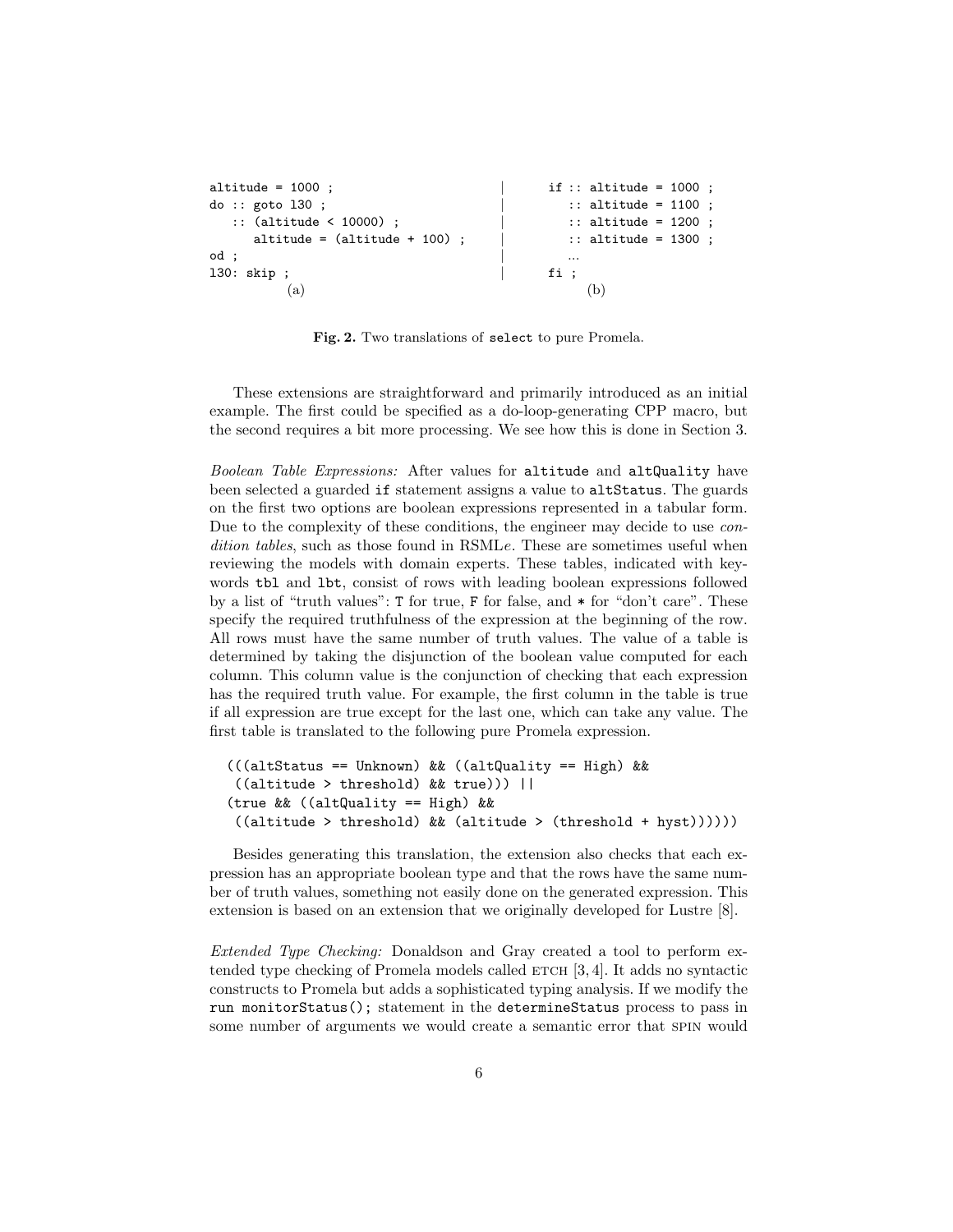detect. If we made additional use of channels, specifically passing them as parameters to processes, their types become more difficult to check. This is because channel types are specified simply as chan which does not indicate the types of values to be passed along it. spin does not detect these types of errors statically, only at simulation or verification time. ETCH, however, includes an static type inference and checking analysis to find type errors such as those that SPIN does not. When ETCH was developed it detected the simple typing errors, such as incorrect number of arguments, that spin has now been extended to detect.

ETCH implements its own scanner and parser for Promela, using the SableCC compiler toolkit, in order to generate the representation on which its typing analysis can be performed. This effort of implementing the scanner and parser can be avoided in ableP. Instead one can specify the typing analysis as a semantic extension to ableP that works over the abstract syntax tree of the Promela model that is generated by the scanner and parser in ableP. Such an extension can then contribute messages describing any errors that it detects to the error-reporting facility in ableP. In Section 3 we will show this is done.

The language extension described here is also, in a sense, separate, from the host language implementation of Promela in ABLEP, and illustrates how analysis of this sort can be done as a composable language extension. It does not, however, implement the sophisticated type inference and checking algorithms of ETCH, but instead provides a simpler type checking facility.

Discrete Time in SPIN With DTSPIN Bosnacki and Dam introduce the notion of discrete time into Promela [1]. Discrete time occurs in many domains and the correctness of the system may include timing aspects. This is often the case in communication protocols. DTspin introduces a timer type and operations on them. These include a  $\texttt{set}(t,v)$  operation to set timer t to integer value v, an expire(t) operation that waits until timer t counts down to 0, and a delay(t,v) operation that is syntactic sugar for  $set(t,v)$ ; expire(t). In Bosnacki's thesis [1] these are defined as using simple macros as follows:

```
#define timer int
#define set(tmr,val) (tmr=val)
#define expire(tmr) (tmr==0)
#define delay(tmr,val) set(tmr,val); expire(tmr)
#define tick(tmr) if :: tmr>=0 -> tmr=tmr-1 :: else fi
proctype Timers() {do ::timeout \rightarrow atomic{ tick(t1); tick(t2) } od}
```
Note that the Timers process must be modified in each model to apply the tick operation to all timers on a timeout.

We've implemented similar constructs as a modular language extension to ableP to address some of the shortcoming of simple macros. Fig 1 makes use of a few of these. The model declares two timers, above t and trouble t, and uses them after the above and trouble labels respectively. In the first delay is used to wait for the timer to proceed on tick of the clock and in the second the the set/expire pair is used instead, but set is done using a type-safe assignment. The extension overloads assignment to allow for the case of a timer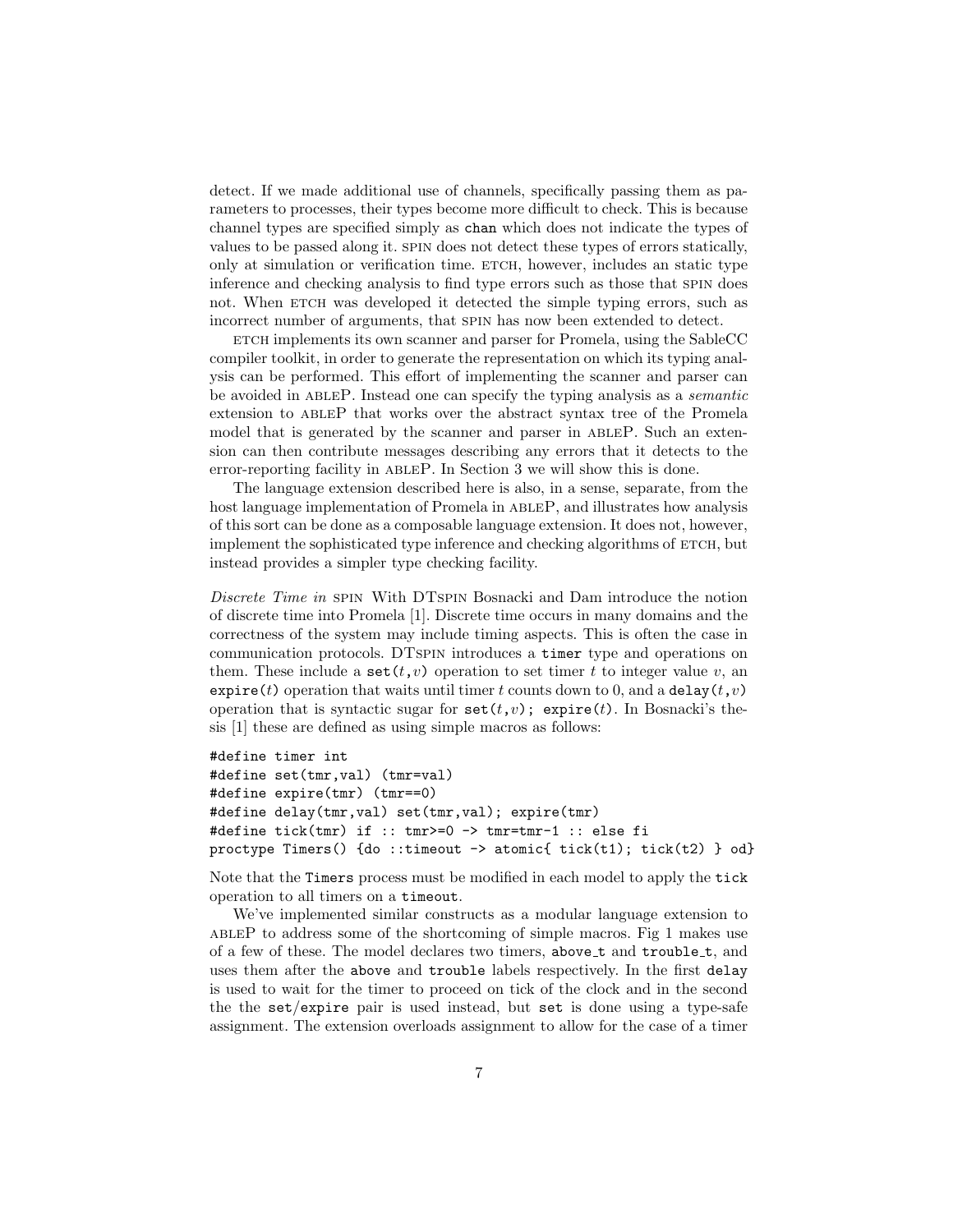variable on the left and an integer value on the right. Otherwise the extension treats timers as separate types from numeric ones and does not allow coercions between them. The timer values are represented by integers in the generated pure Promela model, but only after this type checking has been done to prevent timers from mistakenly being used as integers.

The extension also initializes timer values to -1 (as done in DTspin). Global declarations and local declarations in the initial declaration section of a process are translated into initializing integer declarations (e.g.int above  $= -1$ ). Local declarations after this section are translated to declaration/assignment statement pairs  $(e.g. \text{int } t; t = -1)$ .

It is straightforward for the extension to generate the Timers process to "tick" the globally-declared timers; note that it is not present in Fig 1. For locally declared timers it is not so simple and the current extension assumes that engineers will handle them explicitly. A possible solution, however, is to represent local timers differently, essentially lifting them a global array of timers and overloading references to them to access this global array. This is something we are currently investigating.

Our extension does not, however, address the efficiency issues that are solved by modifying the spin source code to implement the clock tick operator directly. But as it stands the extension does provide some benefits over a plain macro based implementation and may be sufficient for some purposes. Extensions of the type possible in ableP may provide a good "proving grounds" for ideas before taking on the bigger effort of moving them into the host language. For discrete time, the best solution may be to do what DTSPIN has done and modify the spin source code.

Extension utility: Note that we are not making claims about the utility of these specific extensions. The papers that introduced these features do a fine job at that. Our goal here is to demonstrate that such features can be specified in a modular and composable manner in ABLEP and then easily imported and used by the engineer.

#### 2.2 Extending ableP with independently developed extensions

A distinguishing feature of extensible language frameworks such as ableP is that it is quite straightforward to create new language processors and translators by combining the host language specifications with those of the chosen language extensions. The underlying tools, SILVER and COPPER, have a number of features which enable this high degree of modularity and ensure that compositions will be well-defined. Fig. 3 shows the complete specification that an engineer would need to write to compose the host language with the four extensions described above and used in the example in Fig. 1.

The first line of this specification names the grammar and indicates that this instantiation is in the artifacts directory in ableP and has the name aviation, to indicate, perhaps, that this combination of features is suitable for avionics applications. Below this import statements indicate the host language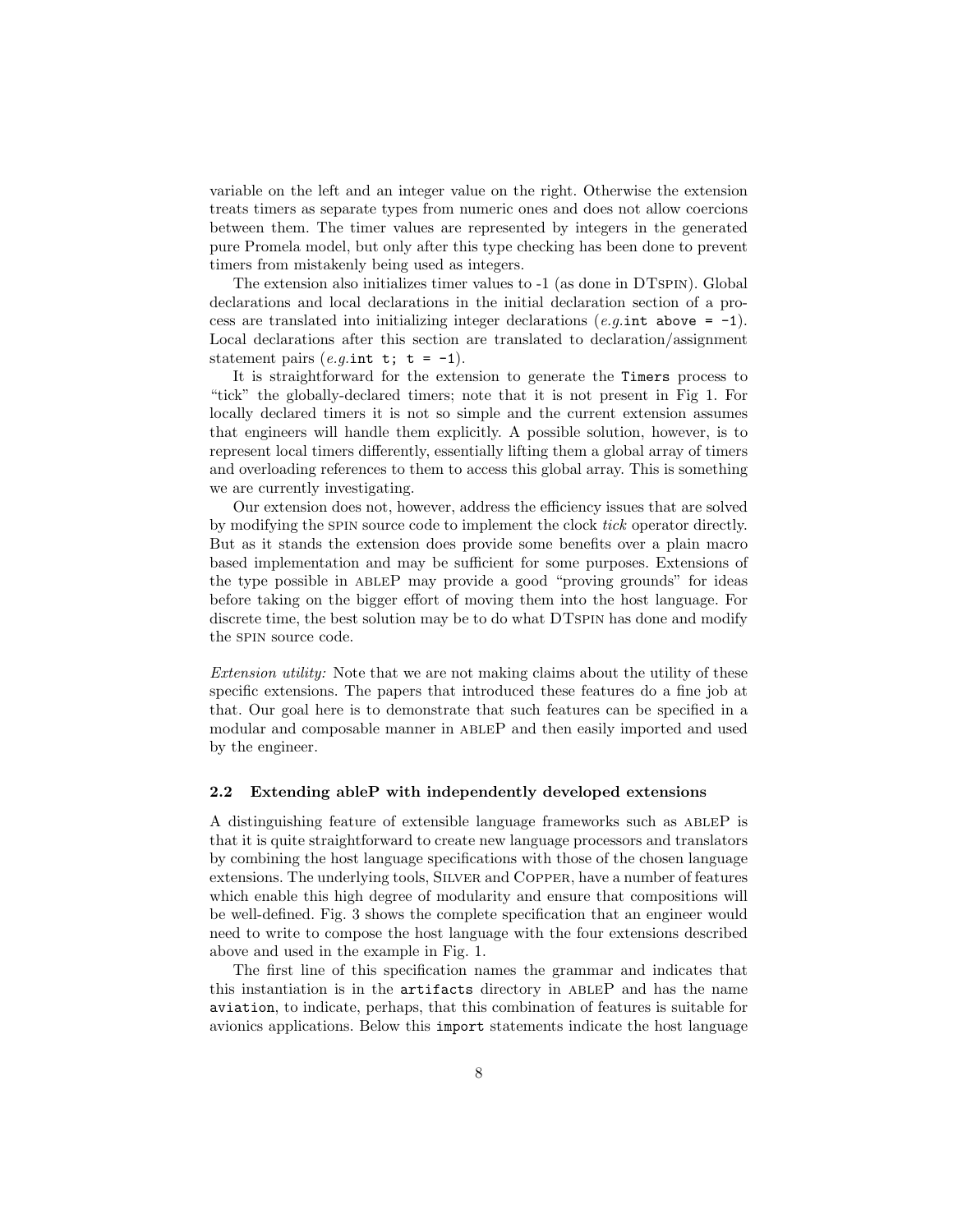```
grammar edu:umn:cs:melt:ableP:artifacts:aviation ;
import edu:umn:cs:melt:ableP:host ;
import edu:umn:cs:melt:ableP:extensions:tables ;
import edu:umn:cs:melt:ableP:extensions:enhancedSelect ;
import edu:umn:cs:melt:ableP:extensions:typeChecking ;
import edu:umn:cs:melt:ableP:extensions:discreteTime ;
parser aviationParser :: Program_c {
edu:umn:cs:melt:ableP:host ;
edu:umn:cs:melt:ableP:extensions:tables ;
edu:umn:cs:melt:ableP:extensions:enhancedSelect ;
edu:umn:cs:melt:ableP:extensions:discreteTime ; }
function main IOVal<Integer> ::= args::[String] mainIO::IO
{ return driver (args, aviationParser, mainIO) ; }
```
Fig. 3. SILVER specification of the avionics-inspired ABLEP instantiation.

and the set of extensions that are to be combined by Silver to form the semantic analysis and translation of the extended language. Below this, a parser (aviationParser) is defined and include the host grammar and extensions that add new language constructs (new concrete syntax) to the extended language. Since the type-checking extension does not add new constructs it need not be listed, though doing so causes no problems. Finally, a main function is provided that called the driver function that controls the ableP translation process. To generate the ableP.aviation.jar file used above the engineer needs run the following on the command line.

% silver -o ableP.aviation.jar \ edu:umn:cs:melt:ableP:artifacts:aviation

Similar files for other instantiations have the same simple, boiler-plate format. There is little here except the naming of the host language and the desired language extensions. We have considered extensions to SILVER that would simplify this so that the start nonterminal in the grammar (Program c), the parser name, and the main function need not be specified but can easily be generated. We choose not to do here in order to show, in a plain SILVER specification, that there is not needed glue code or other specifications that require any language processing skills on the part of the engineer.

## 3 Implementing ableP and its language extensions

In our approach to extensible language frameworks, the instantiations are generated by composing the specifications of the host language (Promela) and the the user-chosen language extension specifications. The two primary challenges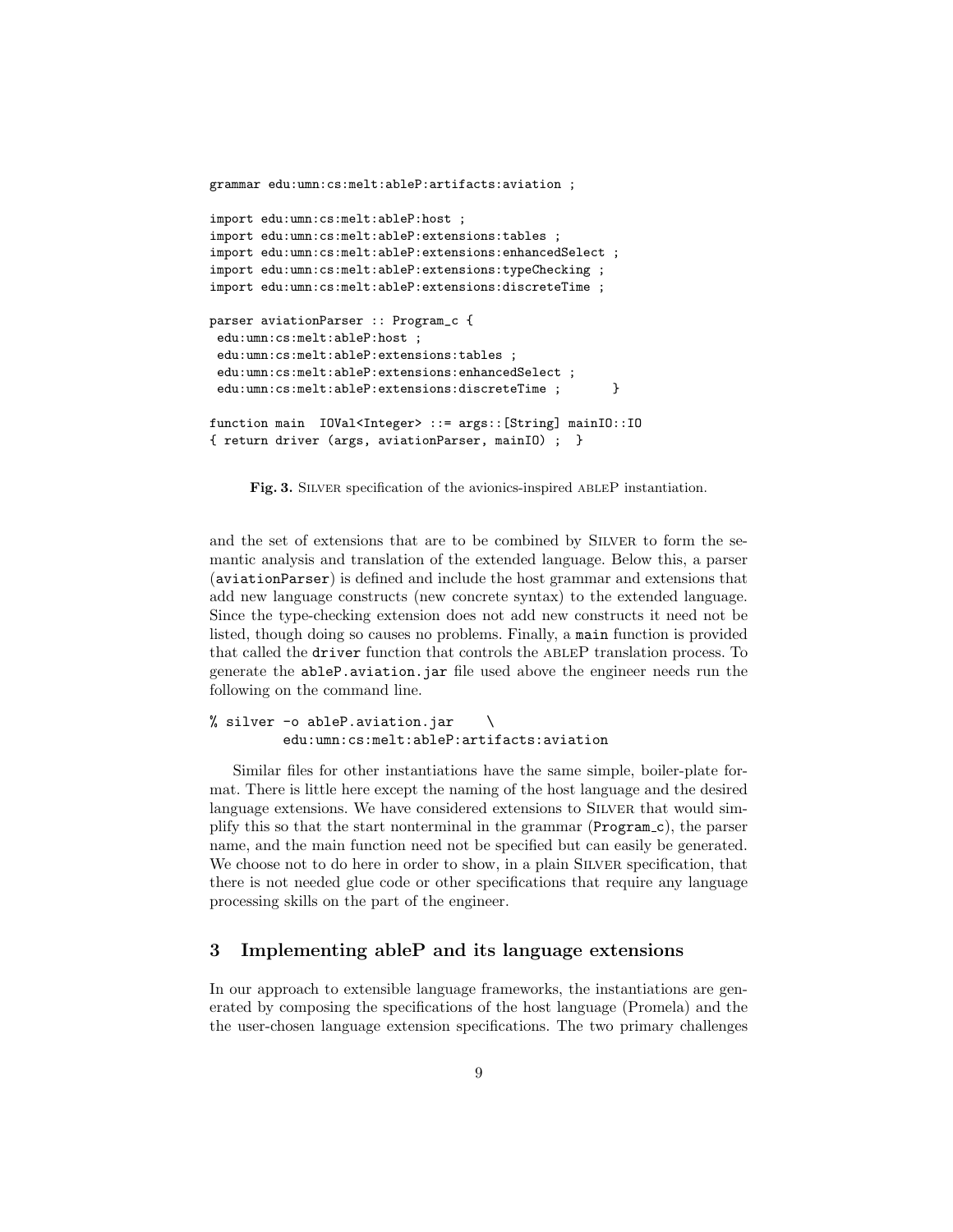are composing concrete syntax specifications in order to generate a scanner and parser for the extended language, and composing semantic specifications to generate the part of the instantiation the performs semantics analysis of the model and that generates the translation of the extended model down to pure Promela. To address these challenges we developed Copper [16], a parser and contextaware scanner generator, and SILVER [14], an extensible attribute grammar system.  $\frac{1}{1}$  As we saw above, SILVER reads a file containing a specification, follows the import statements to collect all the grammars that are to be included, and generates the files needed by Copper to create the scanner and parser.

#### 3.1 Specification and composition of syntax

Copper specifications are context free grammars in which the terminal symbols have associated regular expressions; from these the parser and scanner are generated. The generated parser is an LALR(1) parser that is slightly modified from the traditional implementation to use the context-aware scanner [16] that is generated from the regular expressions. These specifications, in essence, contain the same information as found in specifications to popular parser generators such as Yacc or Bison and scanner generators such as Lex — though the information is processed in a slightly different manner to address challenges in parsing extensible languages.

Consider first the concrete syntax specification for the select-from construct used to assign to altQuality in Fig. 1:

```
s::Special_c ::= sl::'select' '(' v::Varref_c ':' es::Exprs_c ')'
\{ s.ast = selectFrom (sl, v.ast, es.ast) ; \}
```
This production a left-hand-side nonterminal Special c, a type of statement. On the right are the select keyword, some punctuation, and the variable reference and expression list from which the value is chosen. In Silver productions the symbols are named; the names precede the :: operator (read "has type") which precedes the type assigned to the name. The types are the terminal and nonterminal symbols found in the grammar. The name s1 is used for the *select* keyword terminal defined in the ableP host language grammar and es is used for the comma-separated list of expressions that are derived from the host language nonterminal Exprs c. This production is defined in the extension grammar but uses only terminals and nonterminals defined in the host language grammar.

The semantics associated with the production build the abstract syntax tree (AST) for the construct using the extension-introduced abstract production selectFrom and attribute ast. The selectFrom parameters are the selectkeyword terminal and the ASTs taken from the variable reference v and the list of expressions es. Below we will see how this abstract production detects errors on the construct and translates it down to a pure Promela guarded-if statement.

 $^{\rm 1}$  Both are licensed under the LGPL open source license and distributed in both source and executable formats (as Java .jar files). See http://melt.cs.umn.edu.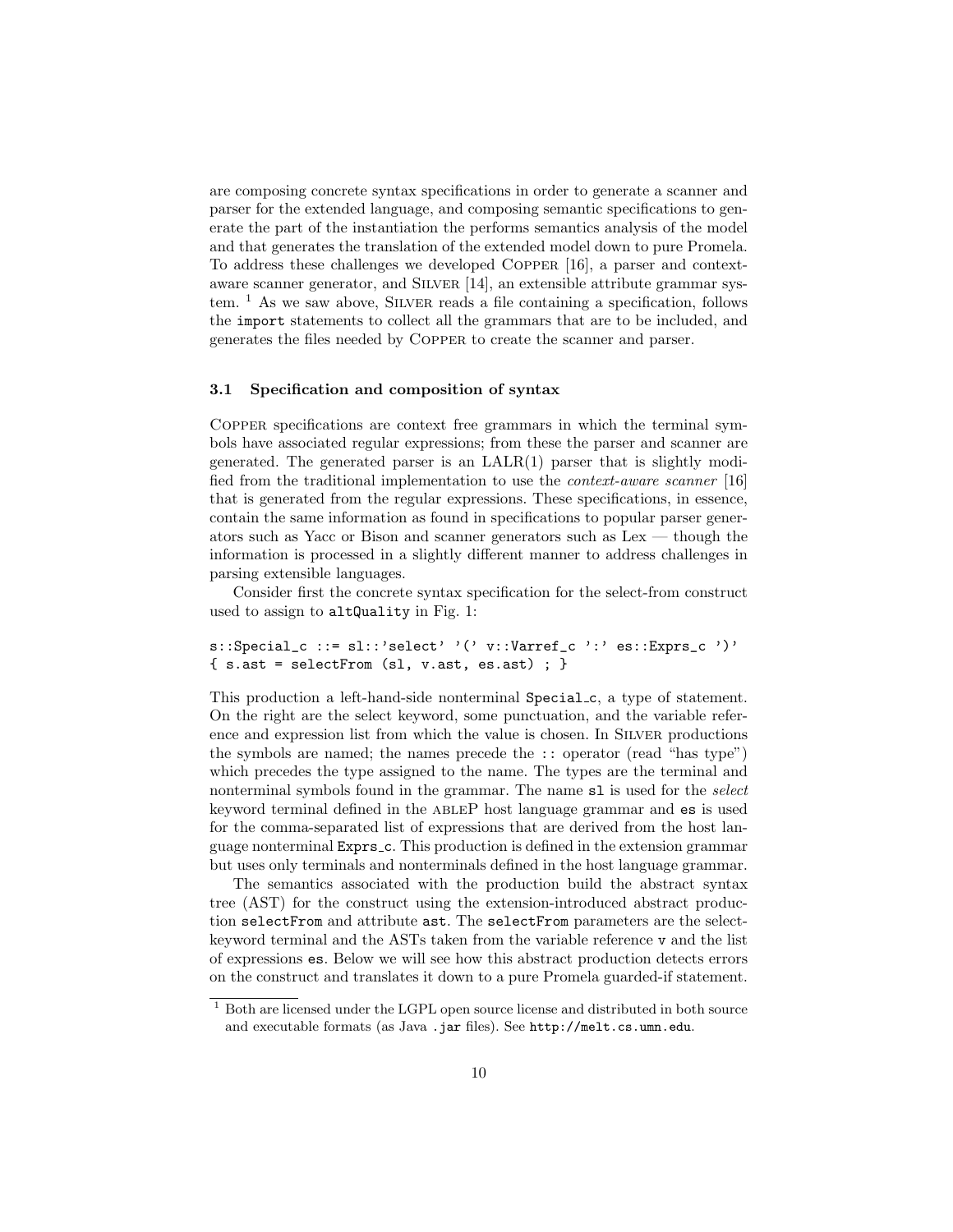To see where context-aware scanning has an impact consider the following terminal declarations and concrete productions for the for loop defined in the host language grammar (the semantics are elided).

```
terminal IN 'in' ;
terminal FOR 'for' lexer classes {promela_kwd} ;
fp::ForPre_c ::= f::FOR' (' v::Varref_c { ... }fp::ForPost_c ::= '{'s::Sequence_c os::OS_c'}' {...}s::Special_c ::= fpre::ForPre_c ':' low::Expr_c '..' upp::Expr_c ')'
                fpost::ForPost_c { ... }
s::Special_c ::= fpre::ForPre_c in::IN v::Varref_c ')'
                fpost::ForPost_c { ... }
```
These productions are the same as the ones that appear in the Yacc grammar spin.y in the SPIN distribution. Of special interest is the reserved keyword in shown in the last production above. As of spin version 6, in may not be allowed as an identifier. This is because the (hand-coded) spin scanner does not take context into account when processing the string "in ..." and thus simply always treats in as a keyword. Context-aware scanning lets us specify a scanner and parser in which the phrase in can be treated as the keyword in the context of a for-loop and as an identifier in other contexts. (Since ableP generates Promela we need to rename identifiers named in for spin to properly handle them.)

In Copper this notion of context comes from the LR parser state. Each state associates an action (shift, reduce, accept, or error) with each terminal symbol of the (composed) grammar. When the context-aware scanner is called to retrieve the next token it is passed the set of terminals which are valid in the current state (those with action shift, reduce, or accept, but not error ). The scanner will only return tokens for terminals in this set. If the parser is in a state where it has so far matched input derivable from the nonterminal ForPre\_c then, as seen from the last production above, the terminal IN is valid. Since the identifier terminal (ID) is not valid in this state the scanner will return the keyword IN token and not the identifier token ID. On the other hand, the terminal FOR is specified as being a keyword and thus has lexical precedence (in the usual sense) over identifiers. Since both identifiers and the keyword FOR are valid at the beginning of a statement we must reserve FOR as a keyword to prevent lexical ambiguities.

This use of context in the scanner means that there are fewer lexical conflicts and we can use different terminals for overlapping regular expressions. In our experience this makes it easier to write a grammar that stays within the class of  $\text{LALR}(1)$ . This leads to the modular determinism analysis [11] that allows extension developers to "certify" their extensions concrete syntax against the host language grammar to determine if the extension can be safely combined with any other "certified" extensions (those that also passes this analysis). Thus, when the engineer selects only extensions whose concrete syntax passes this analysis he or she has a guarantee that the composed grammar containing the host language grammar and the extension grammar fragments will have not conflicts (so that an LALR(1) parser can be generated from it) and no lexical ambiguities (so that a deterministic scanner can be generated from it).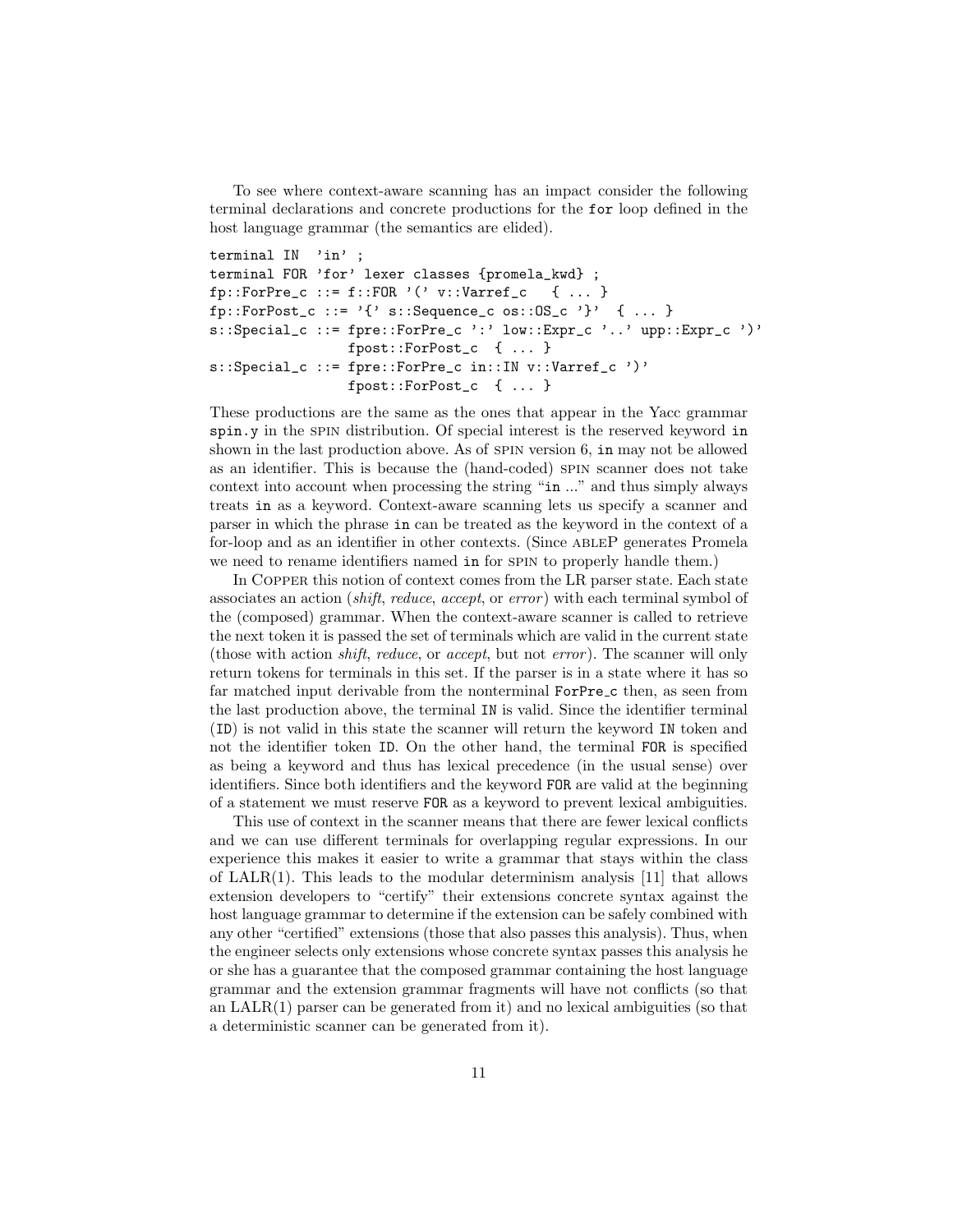The concrete syntax for the enhanced select statement and the discrete time extensions are syntactically quite simple. The boolean tables example provides a more interesting example. The productions themselves are straightforward, and thus not shown, but it shows how non-trivial new sublanguages can be embedded into the host language. The enhanced-select does not pass this analysis, since it uses the same keyword at the beginning of the production as others in the host language. The other two do pass the analysis, however. Previous papers on context-aware scanning [16] and the modular determinism analysis [11] provide a more detailed description of context-aware scanning as used by Copper.

#### 3.2 Specification and composition of semantics

Silver [14] is an extensible attribute grammar system with features that enable the composition of semantic analysis and translation specifications when they are specified as attribute grammars. It has many modern attribute grammar features (higher order, reference, and collection attributes, forwarding and aspect productions) as well as features from functional programming languages (parametric polymorphism and pattern matching).

In an attribute grammar (AG) a context-free grammar is used to define the abstract syntax. The nonterminals of the grammar are decorated with attributes (not unlike fields in records or objects) that are computed to store some semantic information for the AST. For example, a nonterminal may be decorated with an errors attribute for example that contains a list of semantic errors detected on a node (of that nonterminal type) or its descendants in the AST. Productions are seen as tree-constructing functions that specify equations for computing the values of the attributes defined on the constructed tree's root node and the nodes of its immediate children.

Consider assignment production in the host language as shown below:

```
abstract production defaultAssign s::Stmt ::= lhs::Expr rhs::Expr
\{ s.pp = lhs(pp ++ " = " ++ rhs(pp ++ " ;\n' ;\text{lns.env} = \text{s.env}; \text{rhs.env} = \text{s.env}; \text{s.defs} = \text{emptyDefs}();s.errors := lhs.errors ++ rhs.errors ; }
```
The abstract production, named defaultAssign, has a statement nonterminal (Stmt) on the left and on the right has two expression nonterminals (Expr) for the left and right hand side of the assignment operator, which is abstracted away here. The string attribute pp is defined on an assignment as the concatenation (++) of the pp attributes value on the children with the expected punctuation. This is an synthesized attribute as its value is synthesized values on child nodes. The environment attribute env plays the role of a symbol table and passes bindings on names to their declarations down the tree; such attributes are called inherited. Since assignments do not alter the environment the value passed to the statement (s.env) is copied to its children. A corresponding synthesized attribute, defs, collects declarations to populate the env attribute, but since assignment do not declare names this attribute is the empty set of definitions. Any errors that occur on the children (such as an undeclared variable) are passed up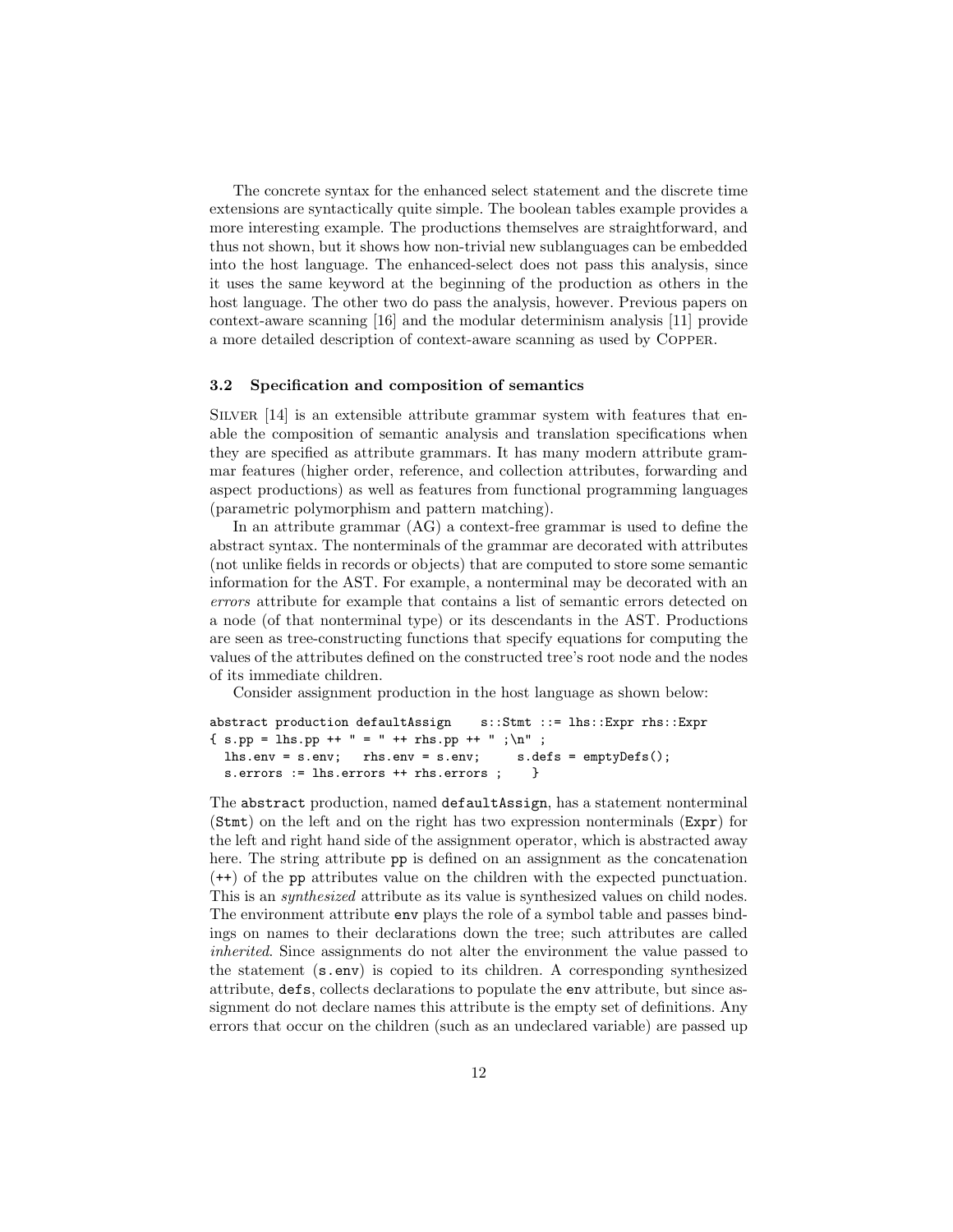the tree in the synthesized attribute errors. Recall the type checking is done in the typeChecking extension (described below) so no errors are added here. The operator := is used for collection attributes and is described below, for now it can be seen as the same as =. Attribute evaluation is the process of computing the values for attributes from these equations.

The abstract syntax for the host language in ABLEP is defined in SILVER using productions similar to the one shown above. It implements the scope rules as found in spin version 6 to bind variable uses to their declarations using reference attributes. These can be seen as pointers to remote nodes in the tree. The env maps names to references to variable declarations; variable references look up their name in the env attribute to get the reference, if it exists, to their declaration. If it is not found an error is placed into the errors attribute and propagated up the tree to be reported by ableP.

The attribute grammar specifications of the extensions are easily composed with the host language specification since the specifications are seen as sets: sets of nonterminals, sets of terminals, sets of productions, sets of attribute equations on productions, etc. Thus simple set union over these elements from the host and extension creates the composed language. In the case of the enhanced-select extension, it defines new productions for the concrete and abstract syntax of the new statements. These are then composed with those in the host language to create an extended grammar. These productions do basic type checking on the new constructs and thus extend both the host language and the type checking extension, which we thus discuss first.

Type Checking: The type checking extension performs basic type checking of Promela models and makes use the variable-use-to-declaration binding that is done in the host language. It is certainly more natural, and common, to consider this as part of the host language. Here we have pulled it out as an extension to illustrate to tools such as ETCH can be implemented as extensions in ABLEP.

This extension adds no new concrete syntax. Instead it adds new attributes that decorate existing host language nonterminals and new attribute equations to provide values for these attributes. Specifically a typerep attribute decorates expressions and declarations to represent the type of the expression and the type of the variable declared on the declaration. In Fig. 4 aspect productions are provided for the abstract productions varRef and defaultAssign that exist in the host language. These allow new attributes to be defined on existing productions. On the varRef production, the typerep of the variable is found by looking up its declaration in the environment and getting its type from it. This code is elided for space reasons, but is straightforward. On defautlAssign the typrerep attribute on the child expressions is used to determine if the types are compatible. If they are not, the it adds a new error to the list of those in the errors attribute, defined in the host language. In the host language, errors is defined as follows:

synthesized attribute errors :: [ Error ] with ++ ; This attribute is a list of Error values that are constructed uses in mkError function, the details of which are not important here. What matters is that this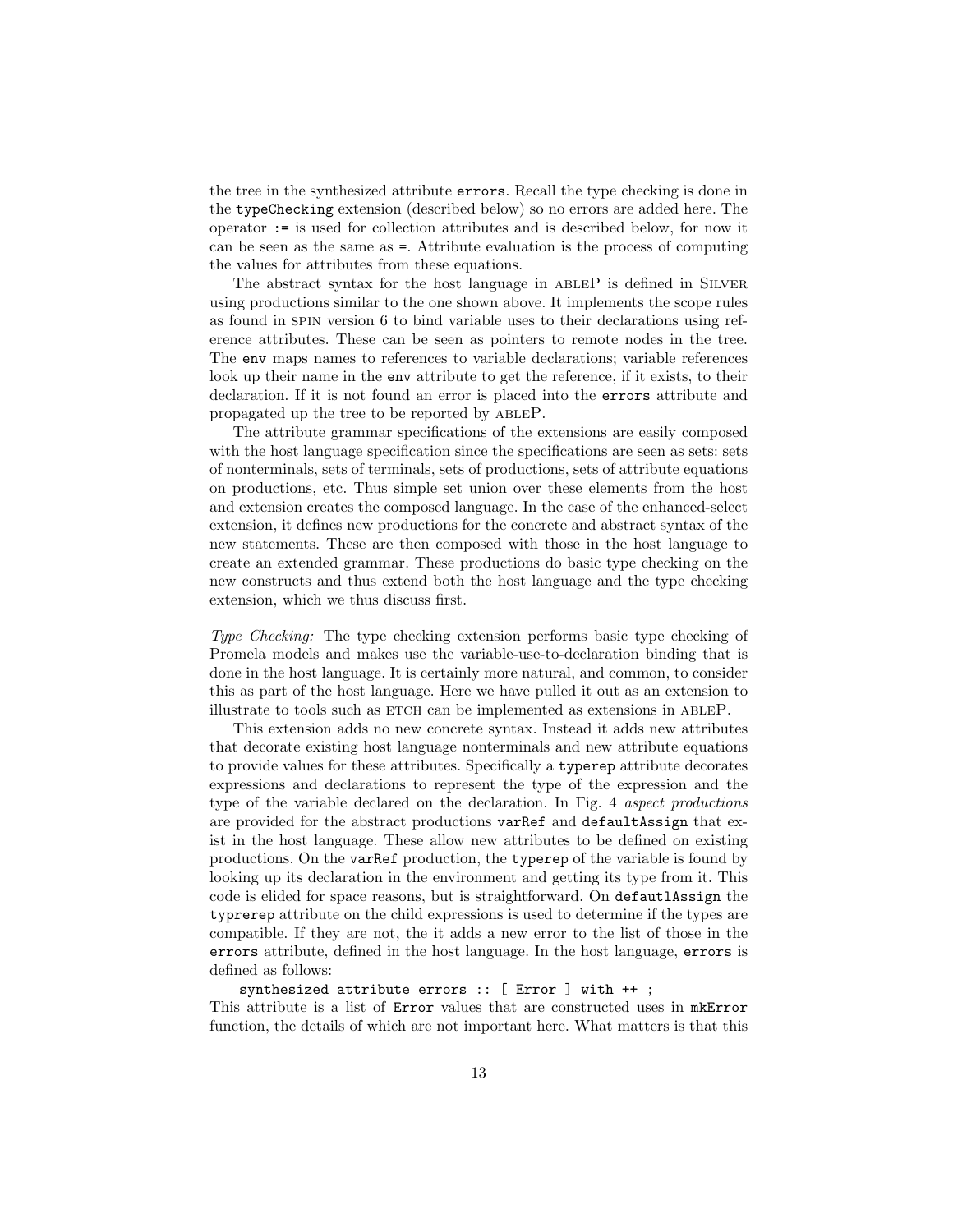```
grammar edu:umn:cs:melt:ableP:extensions:typeChecking ;
synthesized attribute typerep::TypeRep occurs on Expr, Decls ;
aspect production varRef
e::Expr ::= id::ID
{ e.typerep = ... retrieve from declaration found in e.env ... ; }
aspect production defaultAssign
s::Stmt ::= lhs::Expr rhs::Expr
{ s.errors <- if isCompatible(lhs.typerep, rhs.typerep) then [ ]
             else [ mkError ("Incompatible types on assigment ...") ]; }
```
Fig. 4. Partial SILVER specification of simplified ETCH-like error checking.

is a collection attribute, as indicated by the with ++ clause. This specifies that when aspect productions contribute additional values, using the  $\leq$ -assignment operator, they are combined with the initial value for errors (specified using the := operator that we saw above). These different values are then folded together using the ++ operator, which is both string and list concatenation. Thus any errors that this aspect production finds will be folded into the errors defined in the host language. Thus it is important that the host language define errors as a collection attribute so that the extensions can "plug into it" to provide more or better semantic analysis on the model.

While this extension does not perform the same sophisticated analysis that is done by ETCH, it demonstrates how such analyses can be implemented as modular and composable language extensions. By doing so, such analyses do not need be implemented as stand alone tools that require building their own scanner and parser, as ETCH has done.

Enhanced select and boolean tables: The enhanced-select extension provides two new versions of select, but we discuss just the select-from version that was used to assign to altQuality. Its concrete syntax specification was shown above, its abstract syntax production is given in Fig. 5. This (new) production defines its pretty print attribute pp as expected and computes type errors based on the typerep attributes introduced in the type-checking extension. This check is straightforward and more verbose than interesting, and thus elided here. Since this is a new production, not an aspect, we see that the definition of errors uses the := operator to assign the base value for errors, consisting of errors on the children v and es and errors detected on the select statement itself.

What is of specific interest here is the "forwards to" clause. This clause specifies a tree, of the same nonterminal type as on the left hand side of the production, that is defined as being semantically equivalent to the "forwarding" tree. When the forwarding tree (node s, here) is queried for an attribute for which the production does not have a defining equation, that query is passed to the forwards-to tree. In the case of the assignment to altQuality from above the forwards-to tree is the if statement with three options, one for each possible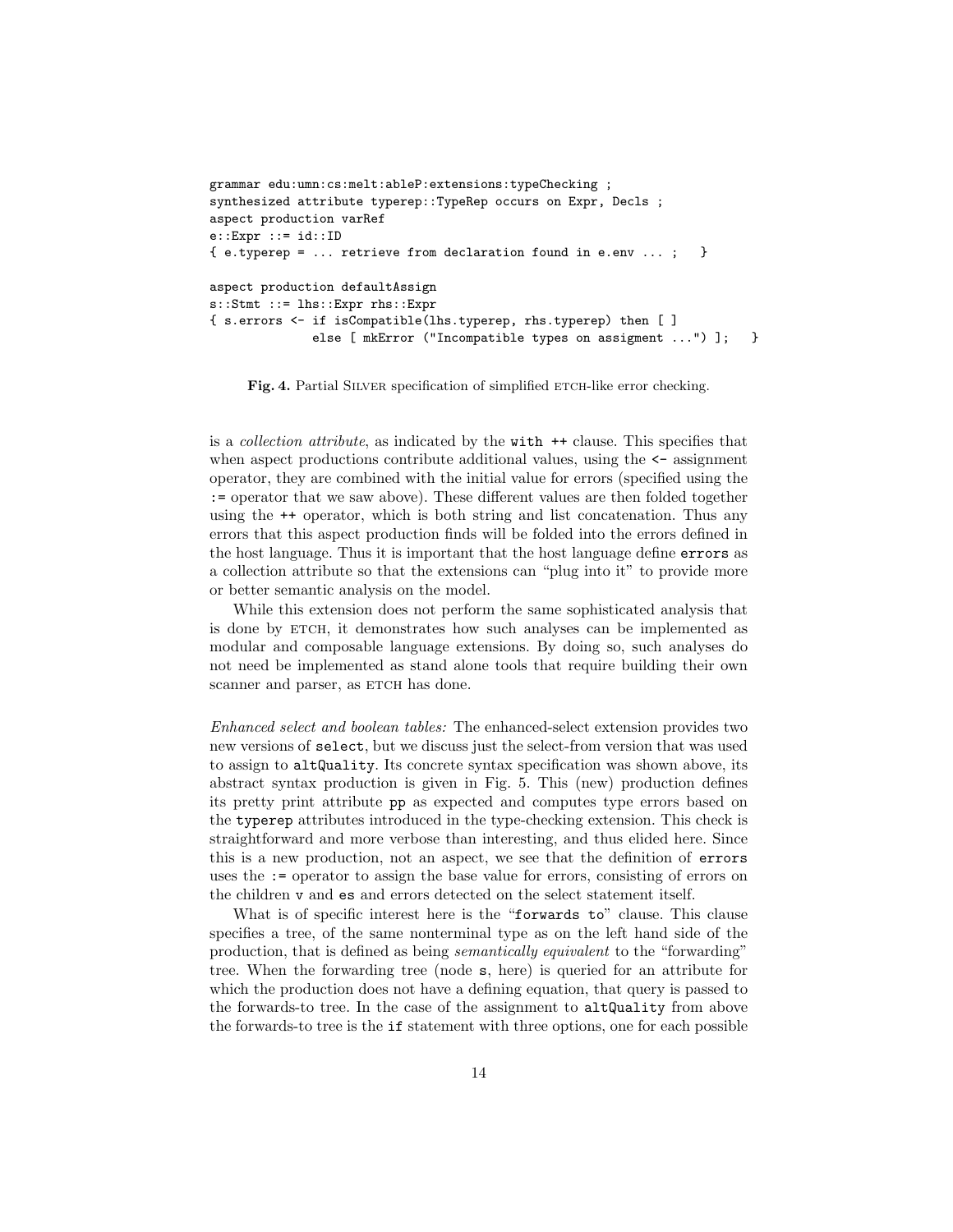```
grammar edu:umn:cs:melt:ableP:extensions:enhancedSelect ;
abstract production selectFrom s::Stmt ::= sl::'select' v::Expr es::Exprs
{s.pp = "select (" ++ v.pp ++ ":" ++ es.pp ++ " '); \n''' ;s.errors := v.errors ++ es.errors ++
     if ... check that all expressions in 'es' have same type as 'v' ...
    then [ mkError ("Error: select statement requires ... ") ]
    else [ ] ;
 forwards to ifStmt( mkOptions (v, es) ); }
```
Fig. 5. SILVER specification of the semantics of the select-from extension.

assignment, that was shown above in Section 2.1. The mkOptions function builds the options for the if statement from the variable reference and expressions.

Consider removing the equation defining errors from the selectFrom production. If this were done, the query for the errors attribute would be forwarded to the semantically equivalent if statement. This means that the user gets error messages from code that he or she did not right, even though they would be semantically correct. The boolean tables extension follows this same pattern. Abstract productions for tables and the component rows perform type checking and compute the less-readable semantically equivalent boolean expression of && and || operators that the table will forward to. In this case however, providing a definition of the errors attribute is more critical since from the translation down to the equivalent boolean expression it may not be able to detect when the rows in the table are of different lengths. Forwarding provides a mechanism for implicitly specifying the semantics (attributes) for a new construct when explicit specifications for them are not provided by the production.

Discrete Time: Collection attributes and forwarding as described above play important roles in defining the discrete-time language extensions and we need not introduce any additional SILVER features. Because of this, and space limitations, we only describe the implementation of this extension. The new constructs (set, expire, and delay) are defined as one would expect. The use of the existing assignment operator for assignments to timers, however, is more interesting. Overloading on assignment is accomplished by defining an abstract assign production that is used by the concrete syntax in building the abstract syntax tree. This production has an overloads collection attribute of type [Stmt] that is initialized to the empty list and which extensions can write aspects for that add new trees into this list. The discrete-time extensions defines an aspect on assign that checks if the expression on the right hand side of the assignment is of type timer. If it is, it adds a Stmt tree to this overloads list that is build using a new production for assignments to times that is defined by the extension. The "dispatching" assign production can then inspect this list in overlaods and if it contains a tree, it takes it from the list and forwards to it. If this list is empty, the assign forwards to a tree constructed using the defaultAssign production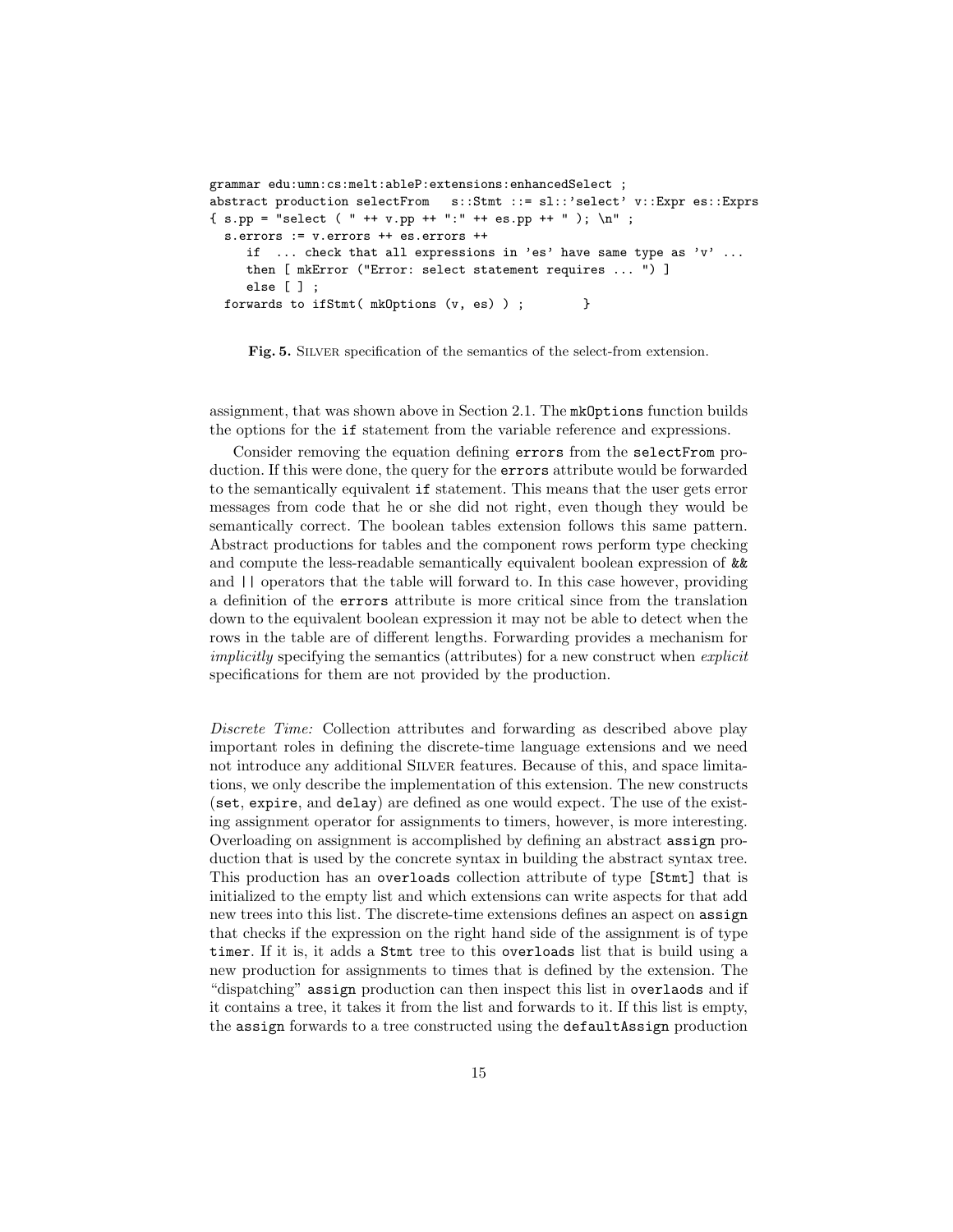shown above<sup>2</sup> This provides a "hook" in the host language that extensions can exploit to overload existing syntax. Here the timer-specific assignment is used to allow assignment between integer and timer types, which would otherwise not be allowed since the timer type is specified as being incompatible with numeric types in the host language. A similar mechanism is used to generate the Timers process and init clause witch will run it. The root-level production for Promela models has a collection attribute to which extensions can add new global declarations that they want inserted at the end of the Promela program.

## 3.3 Solutions to some challenges in Promela

An interesting feature of Promela is that it allows C code to be embedded inside Promela specification, as in, for example,  $c\text{-code } \{ \dots C \text{ code } \dots \}$  phrases. In spin this is accomplished by recognizing the C code as a single token, not by parsing the embedded C code. spin reports syntax errors in the C code not when SPIN runs but when the generated verifier program, (pan.c), is compiled. In ABLEP, however, we can parse the embedded C code directly and report a syntax error in the C code just as a syntax error in the Promela code is reported. Context-aware scanning makes this possible. We create a single grammar that includes the Promela concrete syntax and a separate specification of ANSI C concrete syntax. Even though many terminal symbols overlap in their regular expressions this does not cause a problem. For example, the composed grammar has two terminals for recognizing the keyword int. But because the parser is in a different LR-state when parsing the C code than it is in when parsing Promela none of these overlapping terminal symbols occur in the same set of valid terminals that are passed to the scanner. Thus the scanner is never asked to return, for example a Promela int keyword or a Promela int keyword - even though these two distinct terminals exist in the combined language specification. This fact is verified by Copper when the scanner and parser are generated. Besides allowing syntax errors in the embedded C code to be detected and reported in a natural way it also means that the language specification for Promela with embedded C code is declarative and easy to understand.

Forwarding is used to handle inlining as specified by the inline keyword in Promela. The declaration of an statement to be inlined is parsed and added to the environment env attribute. A inlining use then looks up this statement in the environment, instantiates the statement with the arguments provided at the call site and the forwards to this instantiated statement.

# 4 Related Work

The extensible language framework is based on the same principles that our colleagues and we have used to build ableJ, an extensible framework for Java

<sup>&</sup>lt;sup>2</sup> If the list contains more than one tree, then two extensions are trying to overload the same syntax and an internal error is raised.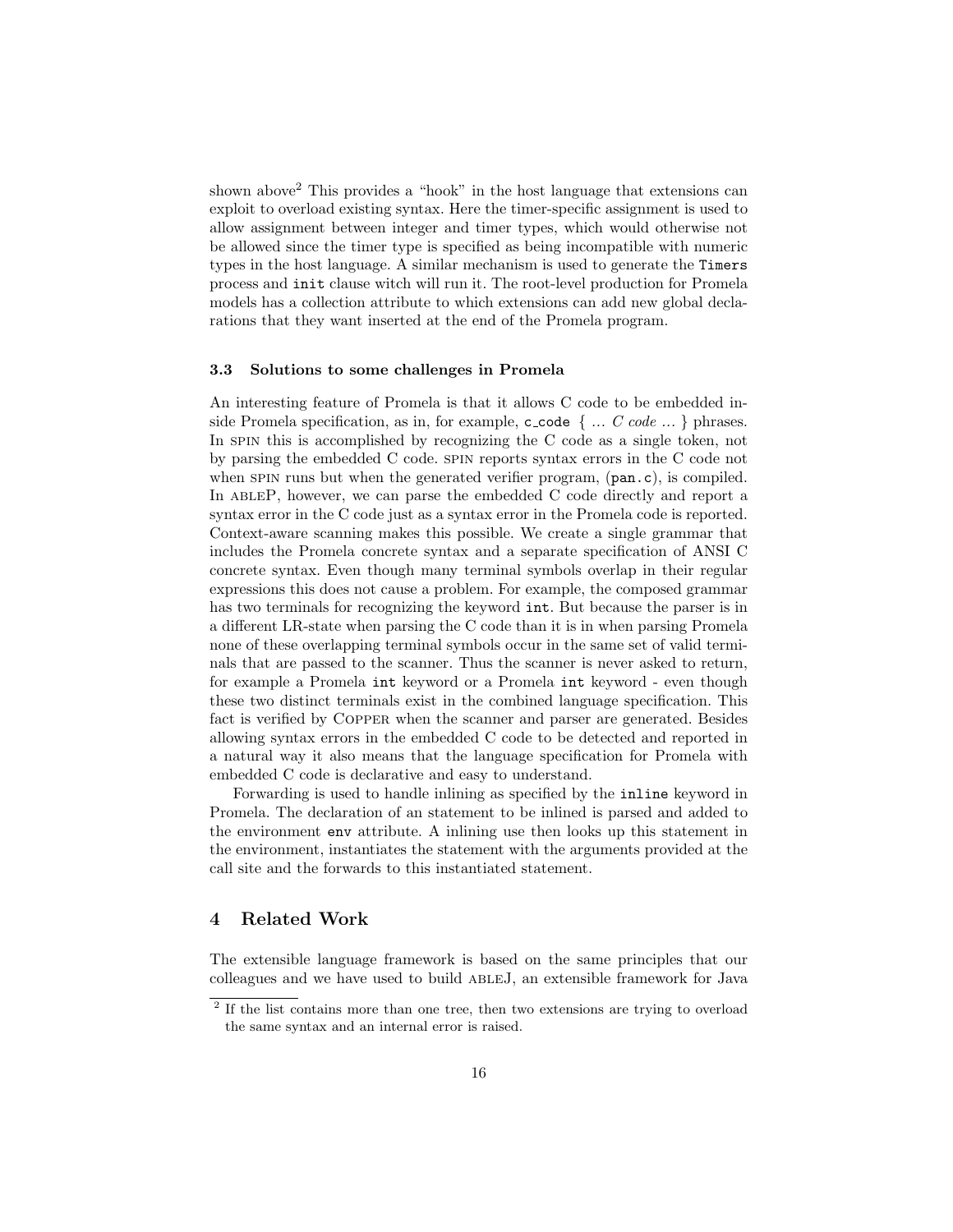1.4 [15], a framework for a subset of Lustre [8] and a ongoing effort to do the same for C. There have been many investigations into the modular specification of languages in the attribute grammar community. Of particular interest is the JastAdd system [6] that adds a attribute grammar layer on top of Java. It has been used to build an extensible specification of Java 1.5 [5]. Other recent attribute grammar systems aimed at language extensibility have been specified as embedded DSLS: UUAG [13] in Haskell and Kiama [12] in Scala. MetaBorg [2], an language embedding framework based on term rewriting, has been used to develop JavaBorg - an extensible specification of Java.

There have been many efforts to extend Promela, with with new features or to provide tools that do additional analysis. In fact, the CPP macro processor is commonly used for these purposes. We discuss ETCH  $[3, 4]$  and DTspIN  $[1, 4]$ (Chapter 4)] as examples here because the cover much of the spectrum from light- to heavy-weight approaches and from ones that add new syntax to others that add only semantic analysis. Other examples can be found in the literature, primarily in past editions of the Spin Workshop [9].

## 5 Conclusion

One challenge with ableP is that when simulating or verifying the generated pure Promela model using spin is that spin will report errors or issues in host language, not the extended language. We do not have a general solution for this problem, but spin itself suffers from this with its parser-based implementation of the for and select constructs. Still, sometimes a verbose but direct translation to spin works rather well, as is the case with the select statement that generates many if options since, as described in Section 2, this may provide a more intuitive interaction with the user than the translation to a do loop. Our longer range goals are to investigate this problem in a general setting and we anticipate ableP as a good testbed for this effort. Another challenge arises if engineers introduce many different unfamiliar extensions as this may make it more difficult to read the specification. But the same thing happens if too many libraries are used in traditional programs. A bit of discretion on the engineer's part may be sufficient to address this concern.

Overall, we believe that extensible language frameworks such as ablePprovide a good solution to the challenges of extending and evolving languages. ableP is middle-weight solution that provides more static analysis and syntactic expressiveness than is possible with simple macros, but at the cost of requiring an explicit pre-processing step to analyze the extended specification and generate the pure Promela version. It also does not provide the capabilities that one has in modifying the spin source code, but this is a significant effort that many will want avoid. An extensible framework such as  $ABLEP$ , can also take some of the pressure off of the host language developer. New language constructs and analyses can be tried out as language extensions, allowing for users to experiment with them and provide feedback based on their hands-on experiences. After this, some features may migrate into the host language if that is warranted. For